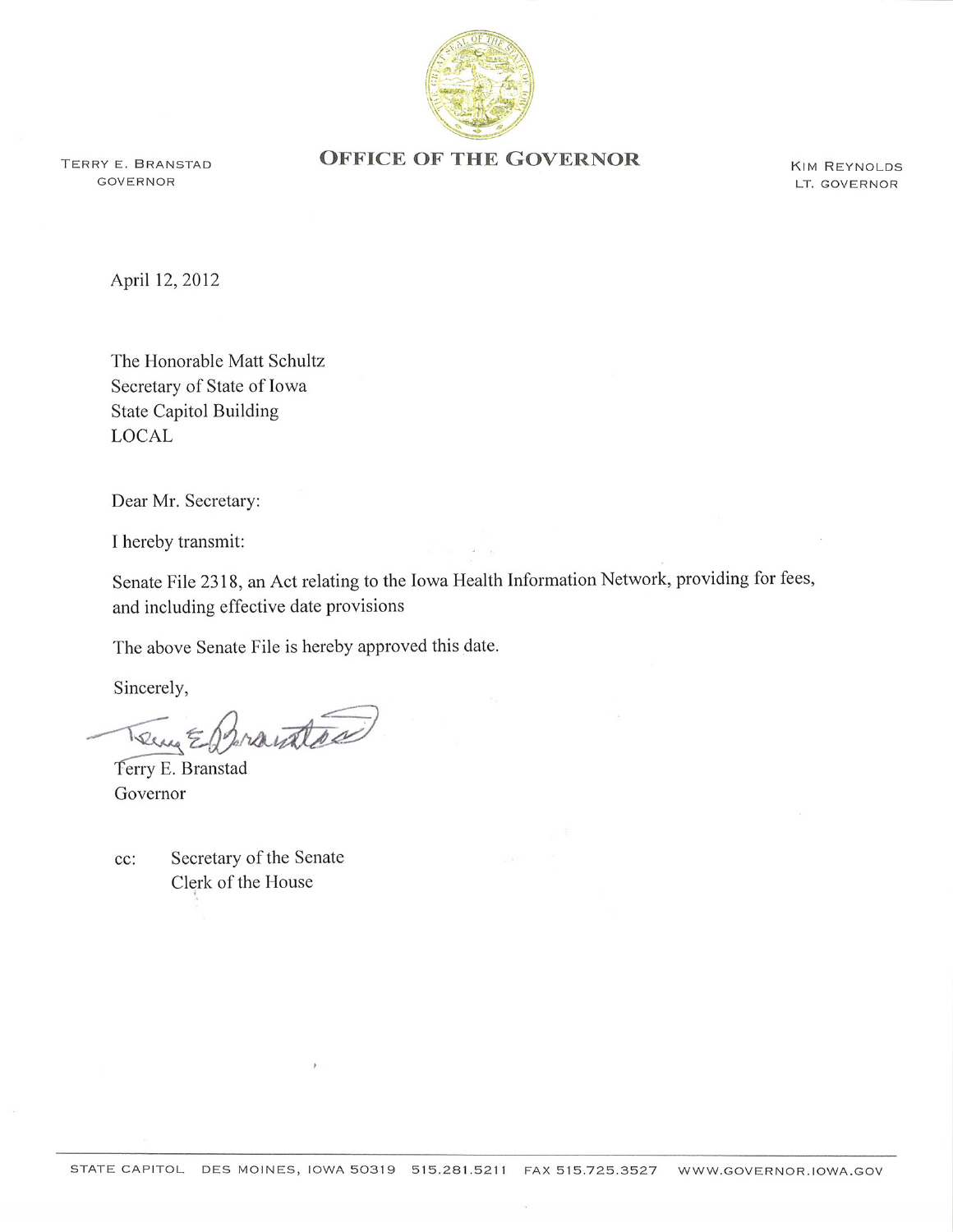

Senate File 2318

## AN ACT

RELATING TO THE IOWA HEALTH INFORMATION NETWORK, PROVIDING FOR FEES, AND INCLUDING EFFECTIVE DATE PROVISIONS.

BE IT ENACTED BY THE GENERAL ASSEMBLY OF THE STATE OF IOWA:

Section 1. Section 135.154, Code 2011, is amended by adding the following new subsections:

NEW SUBSECTION. 01. "Advisory council" means the electronic health information advisory council created in section 135.156.

NEW SUBSECTION. 001. "Authorized" means having met the requirements as a participant for access to and use of the Iowa health information network.

NEW SUBSECTION. 2A. "Exchange" means the authorized electronic sharing of health information between health care professionals, payors, consumers, public health agencies, the department, and other authorized participants utilizing the Iowa health information network and Iowa health information network services.

NEW SUBSECTION. 2B. "Executive committee" means the executive committee of the electronic health information advisory council created in section 135.156.

NEW SUBSECTION. 3A. "Health information" means health information as defined in 45 C.F.R. § 160.103 that is created or received by an authorized participant.

NEW SUBSECTION. 4A. "Health Insurance Portability and Accountability Act" means the federal Health Insurance Portability and Accountability Act of 1996, Pub. L. No. 104-191, including amendments thereto and regulations promulgated thereunder.

NEW SUBSECTION. 4B. "Hospital" means licensed hospital as defined in section 135B.1.